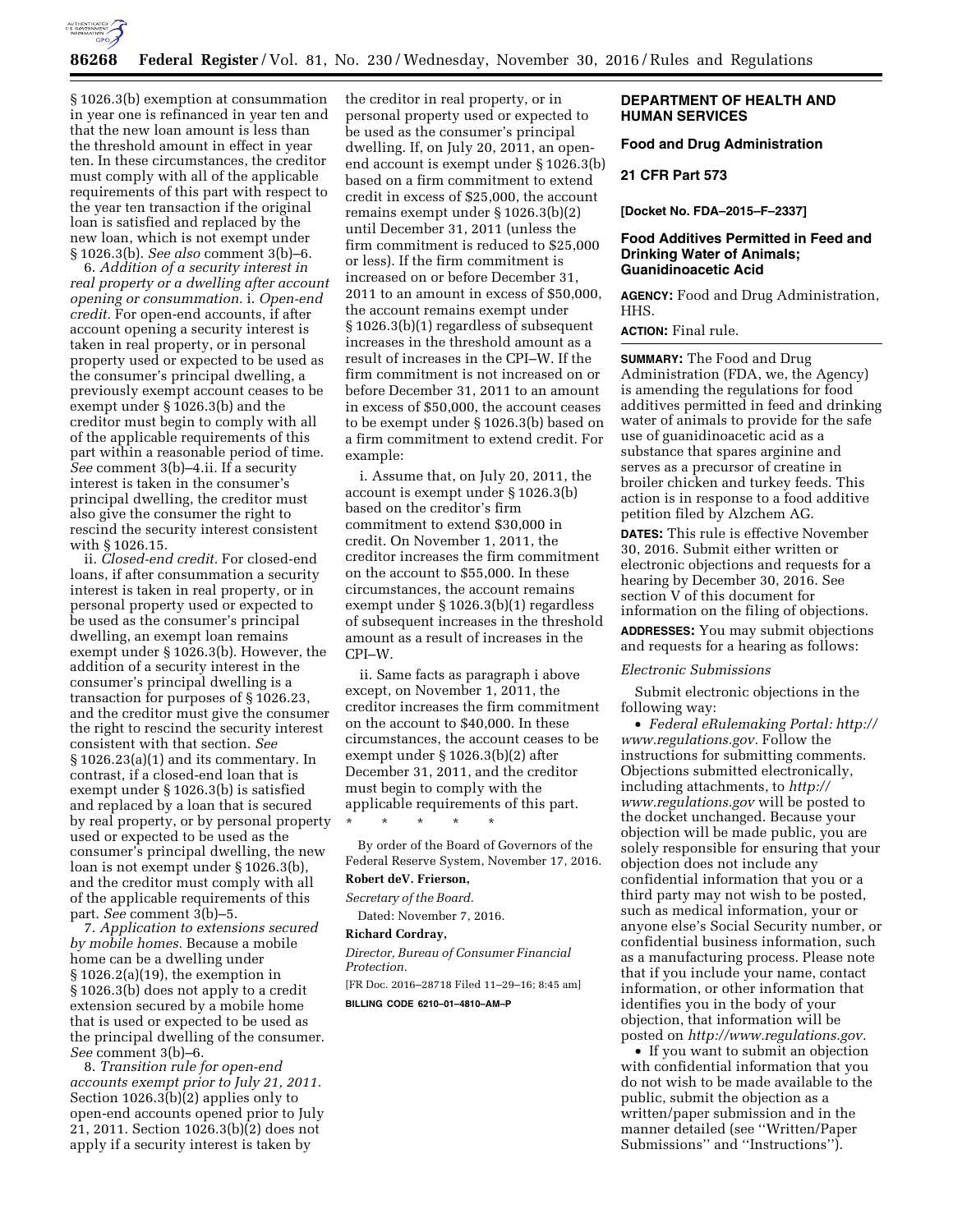# *Written/Paper Submissions*

Submit written/paper submissions as follows:

• *Mail/Hand delivery/Courier (for written/paper submissions):* Division of Dockets Management (HFA–305), Food and Drug Administration, 5630 Fishers Lane, Rm. 1061, Rockville, MD 20852.

• For written/paper objections submitted to the Division of Dockets Management, FDA will post your objection, as well as any attachments, except for information submitted, marked and identified, as confidential, if submitted as detailed in ''Instructions.''

*Instructions:* All submissions received must include the Docket No. FDA– 2015–F–2337 for ''Food Additives Permitted in Feed and Drinking Water of Animals; Guanidinoacetic Acid.'' Received objections will be placed in the docket and, except for those submitted as ''Confidential Submissions,'' publicly viewable at *<http://www.regulations.gov>* or at the Division of Dockets Management between 9 a.m. and 4 p.m., Monday through Friday.

• *Confidential Submissions*—To submit an objection with confidential information that you do not wish to be made publicly available, submit your objections only as a written/paper submission. You should submit two copies in total. One copy will include the information you claim to be confidential with a heading or cover note that states ''THIS DOCUMENT CONTAINS CONFIDENTIAL INFORMATION.'' The Agency will review this copy, including the claimed confidential information, in its consideration of objections. The second copy, which will have the claimed confidential information redacted/ blacked out, will be available for public viewing and posted on *[http://](http://www.regulations.gov) [www.regulations.gov.](http://www.regulations.gov)* Submit both copies to the Division of Dockets Management. If you do not wish your name and contact information to be made publicly available, you can provide this information on the cover sheet and not in the body of your objections and you must identify this information as ''confidential.'' Any information marked as ''confidential'' will not be disclosed except in accordance with 21 CFR 10.20 and other applicable disclosure law. For more information about FDA's posting of comments to public dockets, see 80 FR 56469, September 18, 2015, or access the information at: *[http://www.fda.gov/](http://www.fda.gov/regulatoryinformation/dockets/default.htm)  [regulatoryinformation/dockets/](http://www.fda.gov/regulatoryinformation/dockets/default.htm)  [default.htm.](http://www.fda.gov/regulatoryinformation/dockets/default.htm)* 

*Docket:* For access to the docket to read background documents or the electronic and written/paper objections received, go to *[http://](http://www.regulations.gov) [www.regulations.gov](http://www.regulations.gov)* and insert the docket number, found in brackets in the heading of this document, into the ''Search'' box and follow the prompts and/or go to the Division of Dockets Management, 5630 Fishers Lane, Rm. 1061, Rockville, MD 20852.

#### **FOR FURTHER INFORMATION CONTACT:**

Chelsea Trull, Center for Veterinary Medicine, Food and Drug Administration, 7519 Standish Pl., Rockville, MD 20855, 240–402–6729, *[chelsea.trull@fda.hhs.gov.](mailto:chelsea.trull@fda.hhs.gov)* 

# **SUPPLEMENTARY INFORMATION:**

#### **I. Background**

In a document published in the **Federal Register** of July 16, 2015 (80 FR 42069), FDA announced that we had filed a food additive petition (animal use) (FAP 2292) submitted by Alzchem AG, Chemiepark Trostberg, Dr.-Albert-Frank-Str. 32, 83308, Trostberg, Germany. The petition proposed that the regulations for food additives permitted in feed and drinking water of animals be amended to provide for the safe use of guanidinoacetic acid as a substance that spares arginine and serves as a precursor of creatine in broiler chicken and turkey feeds. The notice of petition provided for a 30-day comment period on the petitioner's request for categorical exclusion from preparing an environmental assessment or environmental impact statement.

## **II. Conclusion**

FDA concludes that the data establish the safety and utility of guanidinoacetic acid for use as a substance that spares arginine and serves as a precursor of creatine in broiler chicken and turkey feeds and that the food additive regulations should be amended as set forth in this document.

#### **III. Public Disclosure**

In accordance with § 571.1(h) (21 CFR 571.1(h)), the petition and documents we considered and relied upon in reaching our decision to approve the petition will be made available for public disclosure (see **FOR FURTHER INFORMATION CONTACT**). As provided in § 571.1(h), we will delete from the documents any materials that are not available for public disclosure before making the documents available for inspection.

# **IV. Analysis of Environmental Impact**

The Agency has determined under 21 CFR 25.32(r) that this action is of a type that does not individually or

cumulatively have a significant effect on the human environment. Therefore, neither an environmental assessment nor an environmental impact statement is required.

#### **V. Objections and Hearing Requests**

Any person who will be adversely affected by this regulation may file with the Division of Dockets Management (see **ADDRESSES**) either electronic or written objections. Each objection shall be separately numbered, and each numbered objection shall specify with particularity the provision of the regulation to which objection is made and the grounds for the objection. Each numbered objection on which a hearing is requested shall specifically so state. Failure to request a hearing for any particular objection shall constitute a waiver of the right to a hearing on that objection. Each numbered objection for which a hearing is requested shall include a detailed description and analysis of the specific factual information intended to be presented in support of the objection in the event that a hearing is held. Failure to include such a description and analysis for any particular objection shall constitute a waiver of the right to a hearing on the objection.

Any objections received in response to the regulation may be seen in the Division of Dockets Management between 9 a.m. and 4 p.m., Monday through Friday, and will be posted to the docket at *[http://](http://www.regulations.gov) [www.regulations.gov.](http://www.regulations.gov)* 

#### **List of Subjects in 21 CFR Part 573**

Animal feeds, Food additives.

Therefore, under the Federal Food, Drug, and Cosmetic Act and under authority delegated to the Commissioner of Food and Drugs and redelegated to the Center for Veterinary Medicine, 21 CFR part 573 is amended as follows:

# **PART 573—FOOD ADDITIVES PERMITTED IN FEED AND DRINKING WATER OF ANIMALS**

■ 1. The authority citation for part 573 continues to read as follows:

**Authority:** 21 U.S.C. 321, 342, 348.

 $\blacksquare$  2. Add § 573.496 to read as follows:

#### **§ 573.496 Guanidinoacetic acid.**

The food additive, guanidinoacetic acid, may be safely used in broiler chicken and turkey feeds in accordance with the following prescribed conditions:

(a) The additive is manufactured by reacting glycine with cyanamide in an aqueous solution.